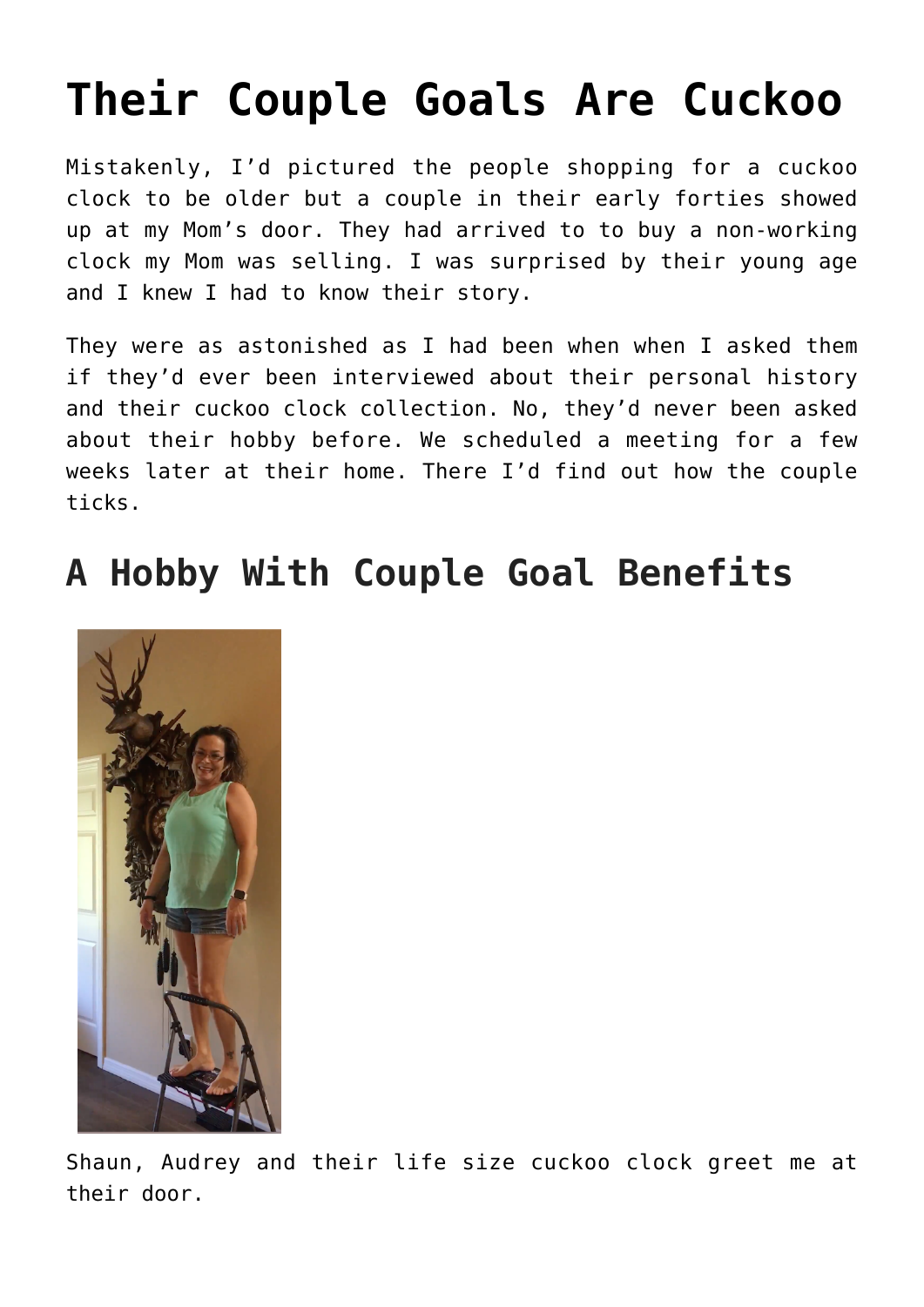The clock is poised in the doorway, 5 feet tall from tip to tail. This clock style is known as 'After The Hunt'. It dominates the entryway and demands attention.

The group of us marvel at the carved regal details. This clock could easily overlook a great hall in a castle or command a place of importance in a lodge.

Suspended on the clockcase are an ensnared hare and a limp neck pheasant. Hand-carved detailing includes feathers, oak leaves, acorns, and the powder horn. A stag's head tilts from the peak of the clock, a heavy rack of antler. We admired it mightily. It was easy to see why this majestic clock is a prized possession.

At 50 awkward pounds, "After The Hunt" was cradled into the house by three people with it's rack of antlers removed. The clock is only 40 years old and unbelievably the original cuckoo was made of plastic. The former owner replaced the plastic with a 120-year-old cuckoo.

It took two people to hang it securely. It is the only clock in the house that would require **professional** ONSITE clock repair.

During my visit, Audrey clambers up a step stool, measuring her own height against the ornate five-foot clock hung in the entryway.

### **Multiple adventures and 30 Clocks In One Year**

They both share a mutual admiration for hand-hewn works and antiques, and that appreciation of detail, along with the art, mechanics and craftsmanship of cuckoo clocks, matches their innate interest.

A medical assistant, Audrey has to get the details right. Her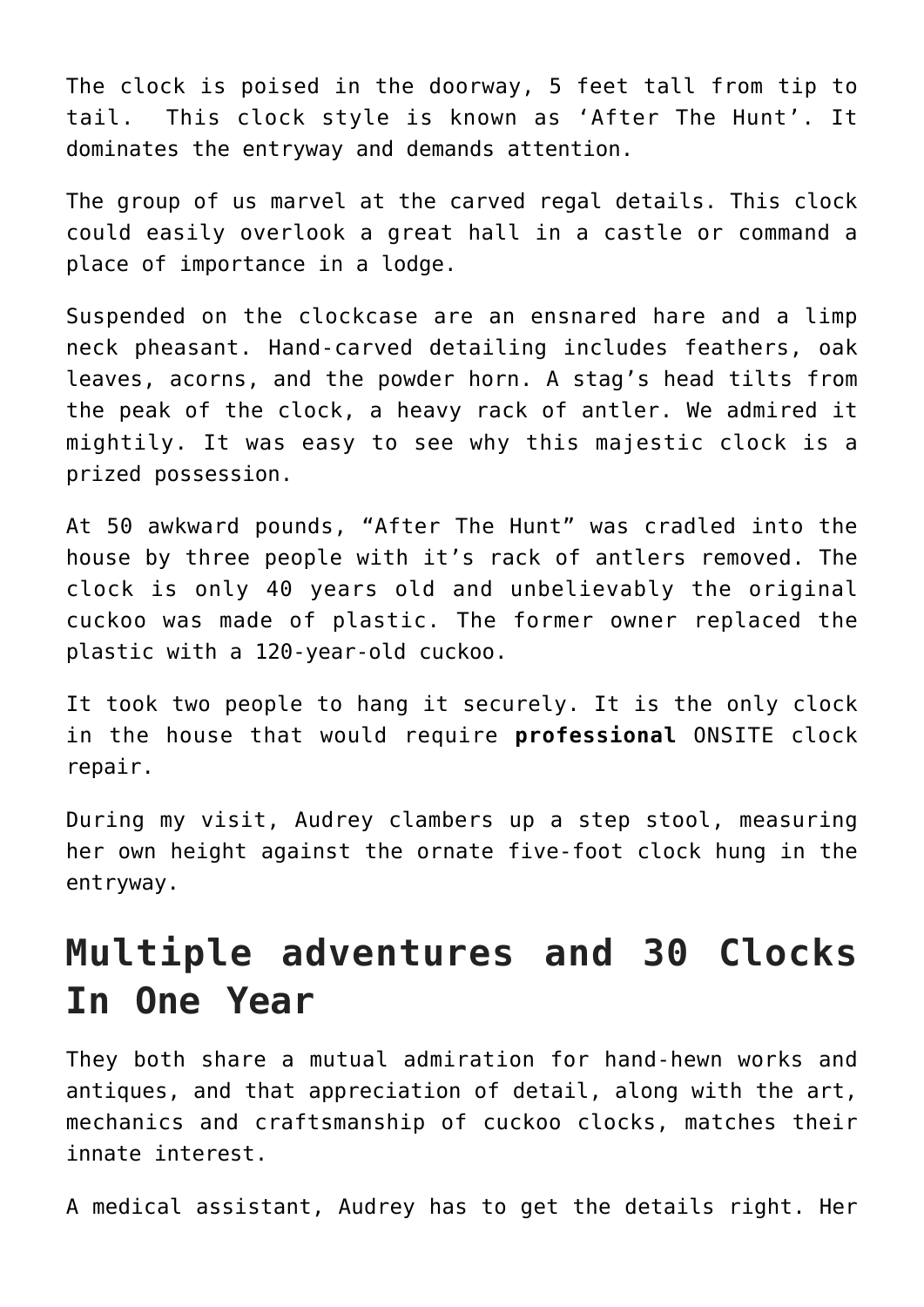skills, personality and conversation draws folks in. Those traits are a perfect fit for her work in geriatrics.

A home builder by trade, the hunt and restoration of the clocks helps Shaun unwind.

Shaun and Audrey took up the shared hobby of collecting and repairing cuckoo clocks little more than a year ago. Often they spend weekends or evenings after work scouting cuckoos together. During these drives they talk about the interesting people they meet:

*"One couple that we met was one of our lengthiest visits. They didn't want us to leave. They kept talking about all kinds of neat stuff. German Christmas trinkets. She was from Germany. She had a bunch of stuff from Germany.*

*She was excited to meet a couple who were as interested as we were. She said 'for your age to be as interested and as knowledgeable as you are is kind of unbelievable.*

*You know, it was hard for her to fathom that people our age actually wanted these things."*

#### **Pride in Restoration**

Both Shaun and Audrey fill me in on features and mechanics as we tour the collection of clocks hung to advantage throughout the house and in the workshop.

Theirs is a self-taught hobby using YouTube video advice about materials, mechanisms, repair, and restoration.

Knowing I had little knowledge of the sound chamber and bellows of a cuckoo, Shaun demonstrates how they work. He shared a tidbit told to him by an old-time clock repairman. They noted that paper for bellows repair was a dear commodity back in the day. Because currency is almost indestructible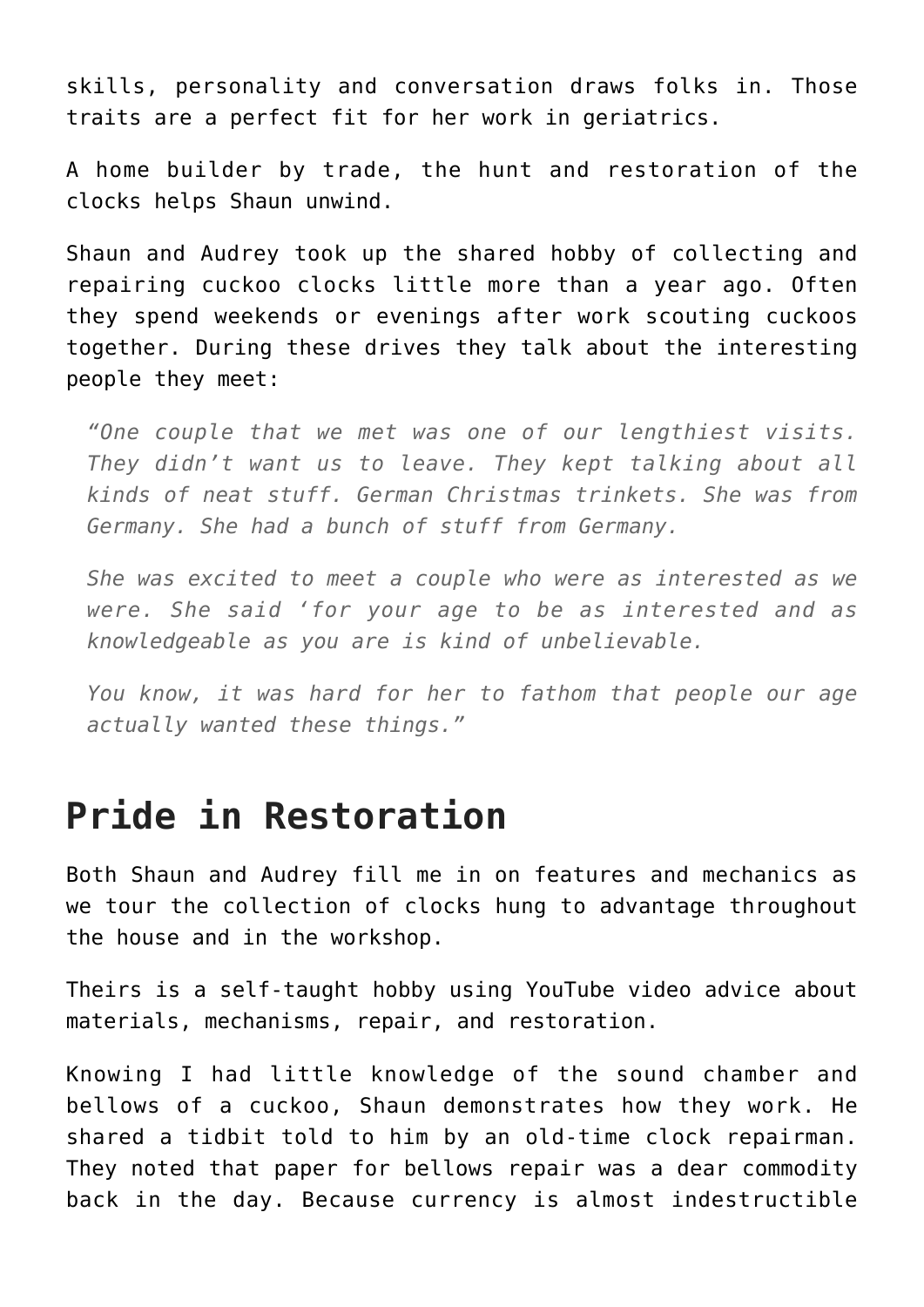with it's rag content, it was sometimes substituted to repair the bellows of a cuckoo clock.

While they go on their hunt for older cuckoo clocks, the keep their eyes open for a clock from a by-gone era for a clock repair that would have bellows fabric replaced with currency.

# **Admiring The Inner Workings And Craftsmanship Of The Clocks**

Telling time involves the intricacy of the clockworks. The gongs, pendulums, gears, mechanism, sound chambers, bellows, timing of the music, weights, automata, fittings and humidity all play a role keeping a clock sound and in working order.

Shaun and Audrey have fine tuned the adjustments needed to keep cuckoos TIMELY, and share their knowledge enthusiastically.

Many clocks themselves have a lifespan of 30 to 40 years. Checking the mechanisms, cleaning, oiling and keeping them intact increases the lifespan of a cuckoo clock. None of the clocks at the Vacca home run all the time.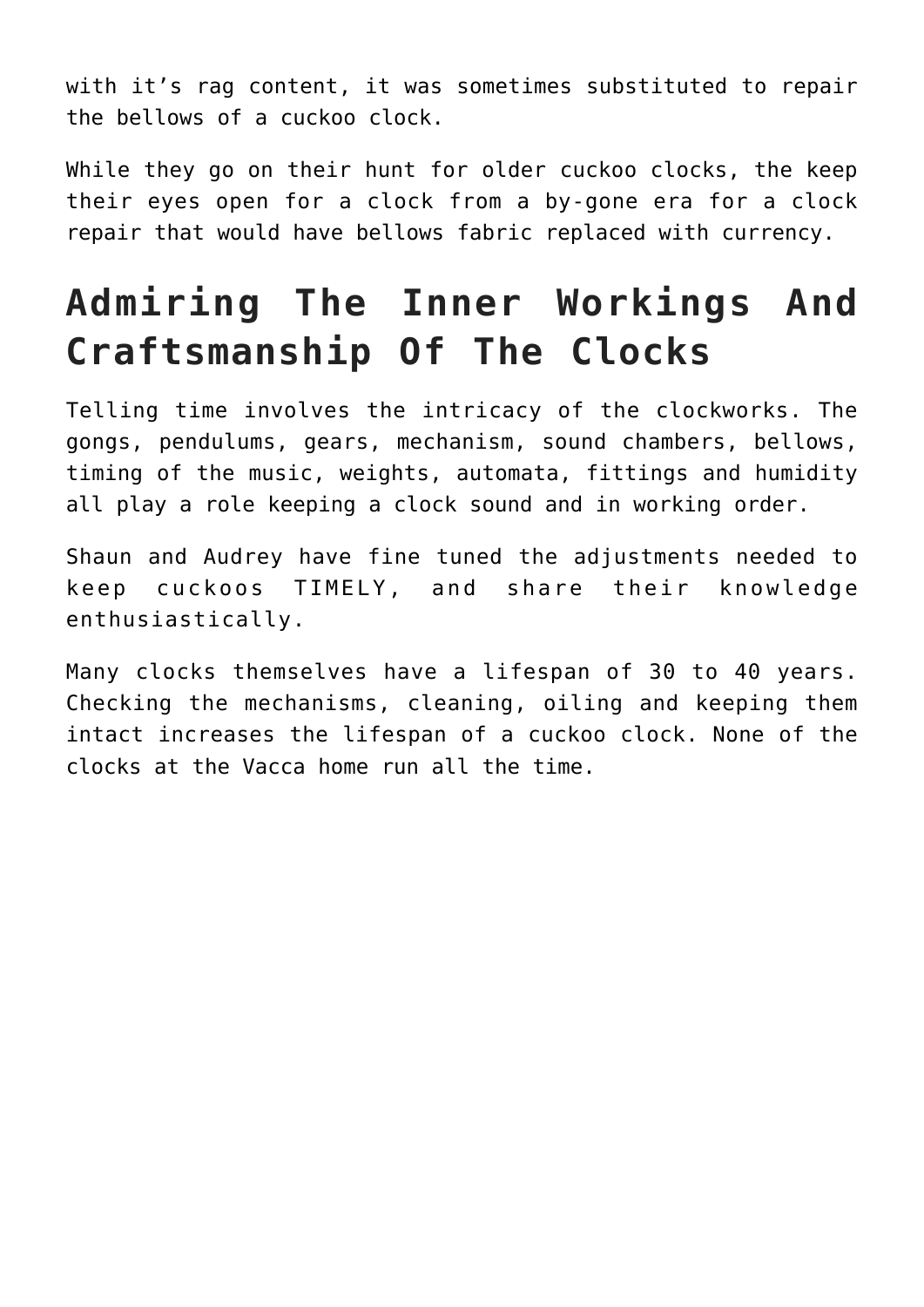

The work Audrey does dusting, cleaning, oiling, waxing and refinishing the click compliments the bench time Shaun spends on the workings. Parts can be culled from clocks that can't be repaired.

The couple have restored clocks that have been tucked into a corner and neglected, coated in dust, with years of mistreatment. Soot, nicotine, humidity and damage to parts can all wreak havoc, keeping these old-time clocks from functioning well.

## **The Intrinsic Value Of Time-Honored Possessions**

Black Forest clocks exclusively fill their collection, displaying a variety of styles and vintages. One of the categories of Black Forest Clocks includes the chalet-style that became popular in the 1940s and 1950s.

Throughout their home, the clocks cast a magical spell with their ticking whimsy. Amid the whirring, automata on the novelty clocks that kiss, dance, toast, saw and cluck. Each clock has the inevitable cuckoo whistling its tune every hour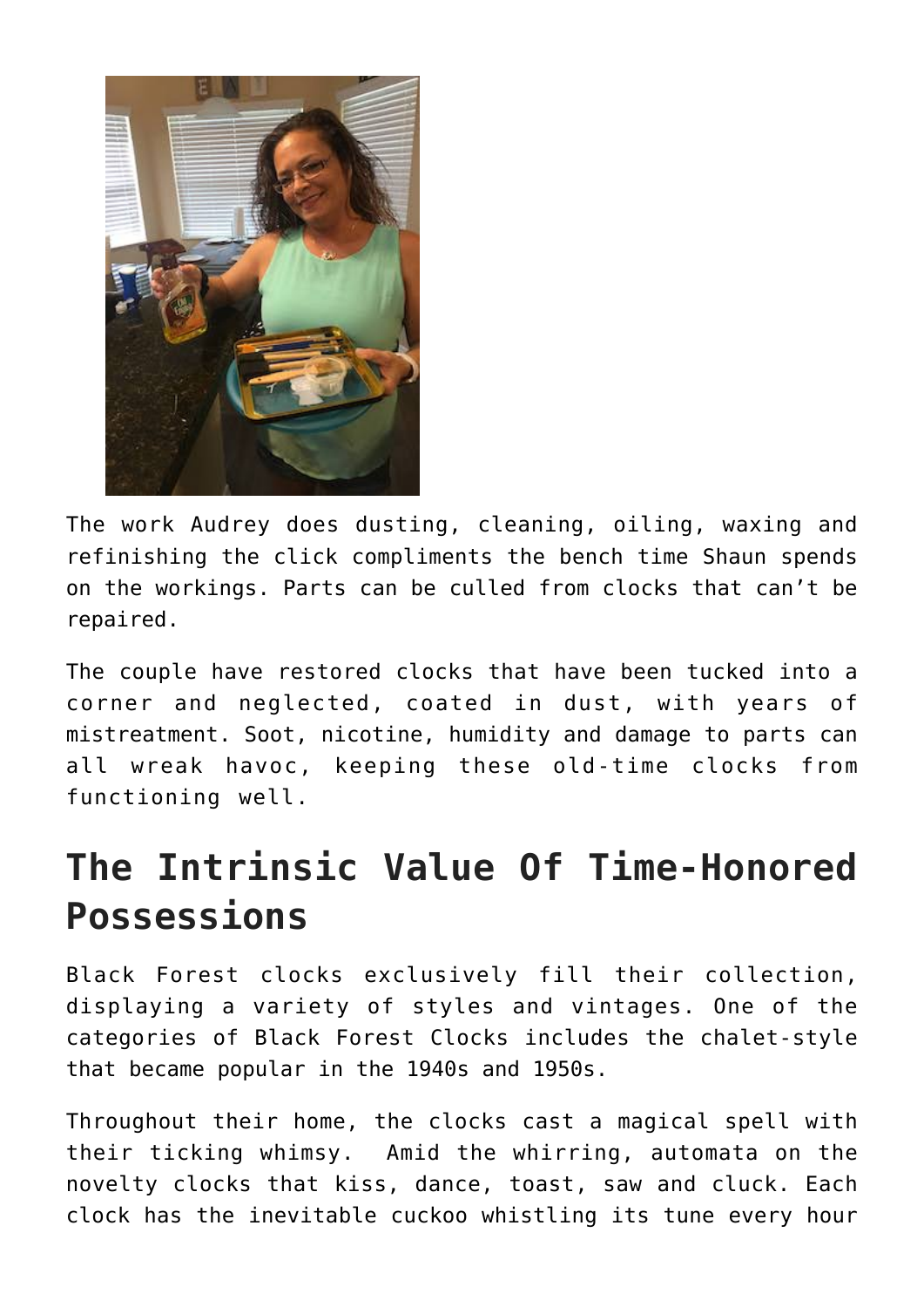and half-hour interval. There are clocks that are wound daily and clocks that run for eight days before needing to be rewound.

Style preferences? Shaun admires the hunt clocks while Audrey enjoys the magic of the novelty clocks.

## **A Family Bond**

Family members have joined in the adventure after Shaun and Audrey send over the latest videos and pictures.

- While working in a thrift store, a cousin finds a unique cuckoo clock that is added to the collection.
- And an eleven-year-old second cousin waits for each new video, enthralled with the clockworks, dreaming of tinkering, too.

### **The Cuckoo's Net**

The clocks have cast a net over their lives in many ways.

- A multi-day synchronization marathon of family members running clock to clock and room to room to time the chorus. (Afterward, an uncle wonders, "how do you deal with the sound of the clocks going all the time."
- Delivery men taking selfies with the entryway clock.
- Tutoring a clock shop owner how to keep her cuckoos clocks in top shape.
- Coffee klatches with sellers whose reminisces are worth sipping an extra cup or two.
- Dressing as the Bavarian couple characters from their clocks.
- After a German native regaled them about tourism and Black Forest history, there are thoughts of future travel there, despite Shaun's landlubber tendencies.
- The joy in teaching others how to clean and maintain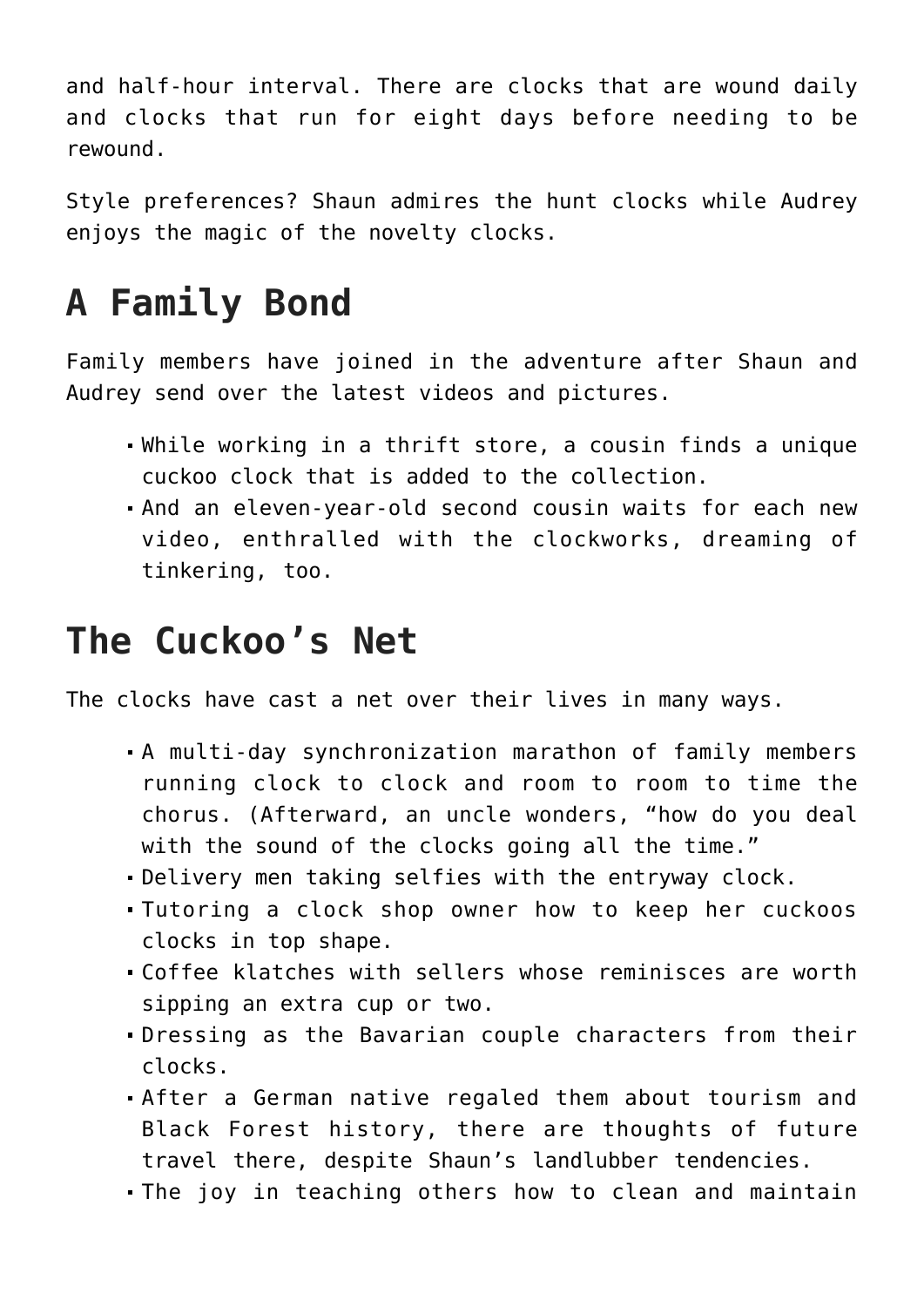their own cuckoo clocks.

- The pure pleasure of looking at the details of and the wonder of the workings, still stopping Shaun and Audrey in their tracks to admire the simplicity and beauty of the clocks.
- Busting a move when chicken dance ditty plays.



Modelled after cuckoo clock characters, Shaun and Audrey attend a costume party: Shaun dressed as a Bavarian man and Audrey as St Pauli-style girl.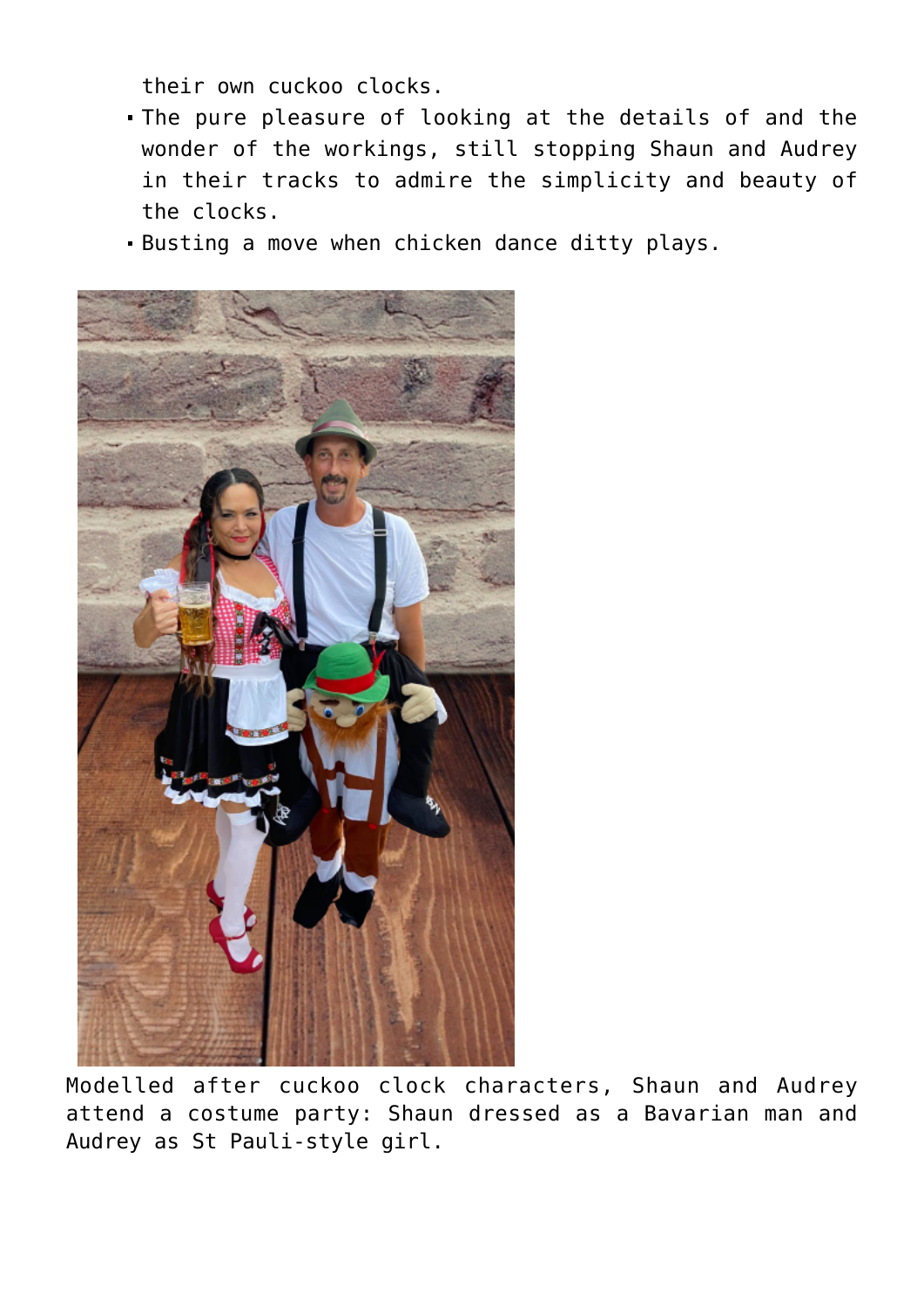### **Spur of the Moment Adventures**

A long day may be capped by a trip to look at a clock and shake off the cares of the day. Sometimes, an impromptu visit to look at a clock in a distant city means a chance to explore a new part of the state. Once, a  $2-\frac{1}{2}$  hour trip to St. Augustine turned into a day of visiting the city as tourists. This hobby offers lots of opportunities to enjoy one another's company, even after 20 years and counting. These four-hour drives are full of camaraderie.

# **A Unique Hobby**

Some friends laugh at their hobby, but it is one that enriches their lives in many ways. They've bonded over a shared experience, made new friends of strangers, and met others who are interested and knowledgeable about their hobby. It's their personal history!

#### **Now What?**

The next step in their collection is replacing some of their current clock collection with antique clocks. Many of the clocks they own are recent, within the past 30 or 40 years.

There is still the thrill of exploring all the different types and styles of clock, and discovering a clock that is unique to their collection.

You can set your watch on this guarantee. One day soon, one of them will find a clock on their lunch hour, setting a day long text thread in motion. Even if they're bone tired at the end of their workday, they'll enthusiastically jump in the car together, flocking to another cuckoo adventure.